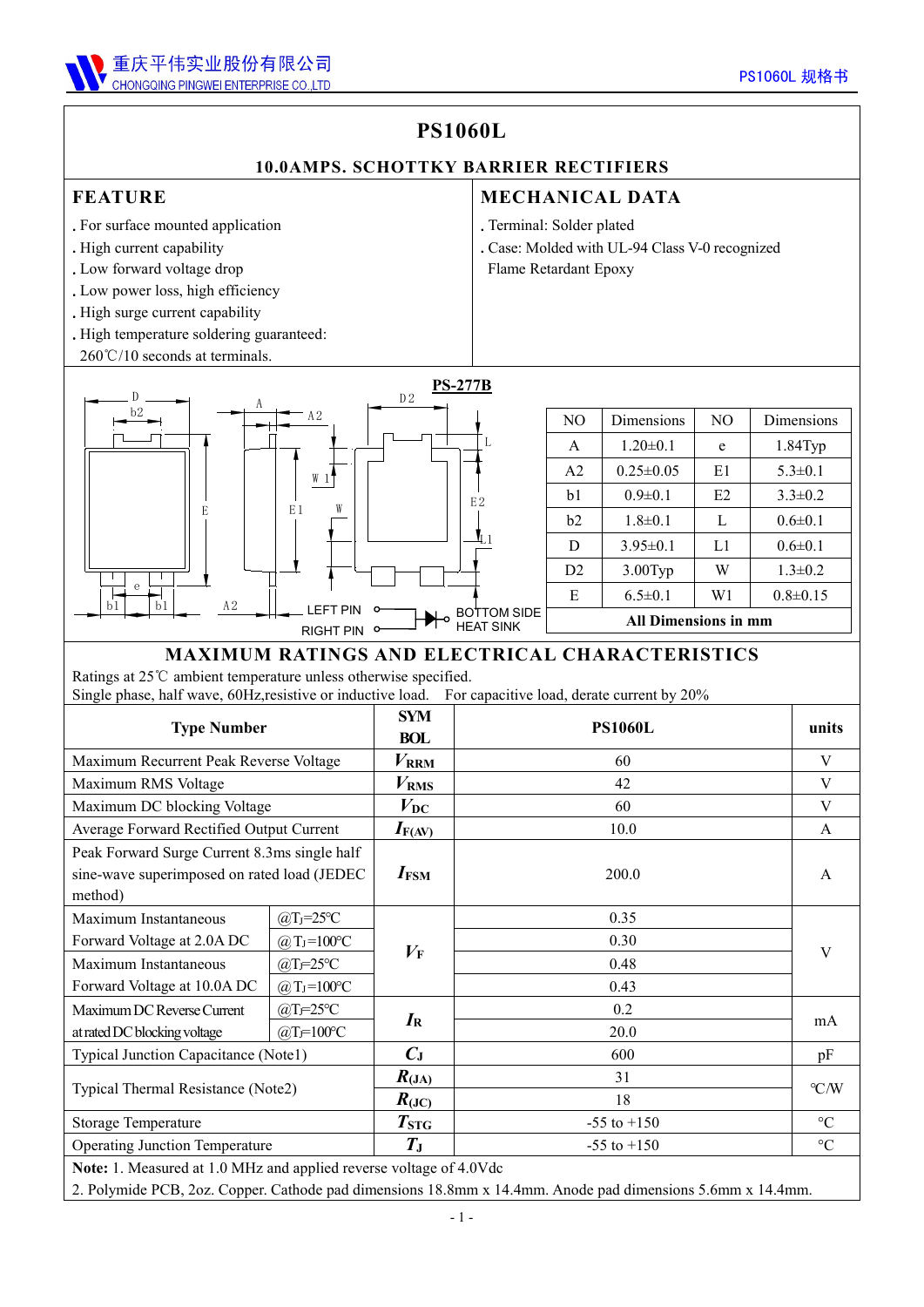

### **RATING AND CHARACTERISTIC CURVES (PS1060L)**



NUMBER OF CYCLES AT 60Hz

PERCENT OF RATED PEAK REVERSE VOLTAGE,(%)